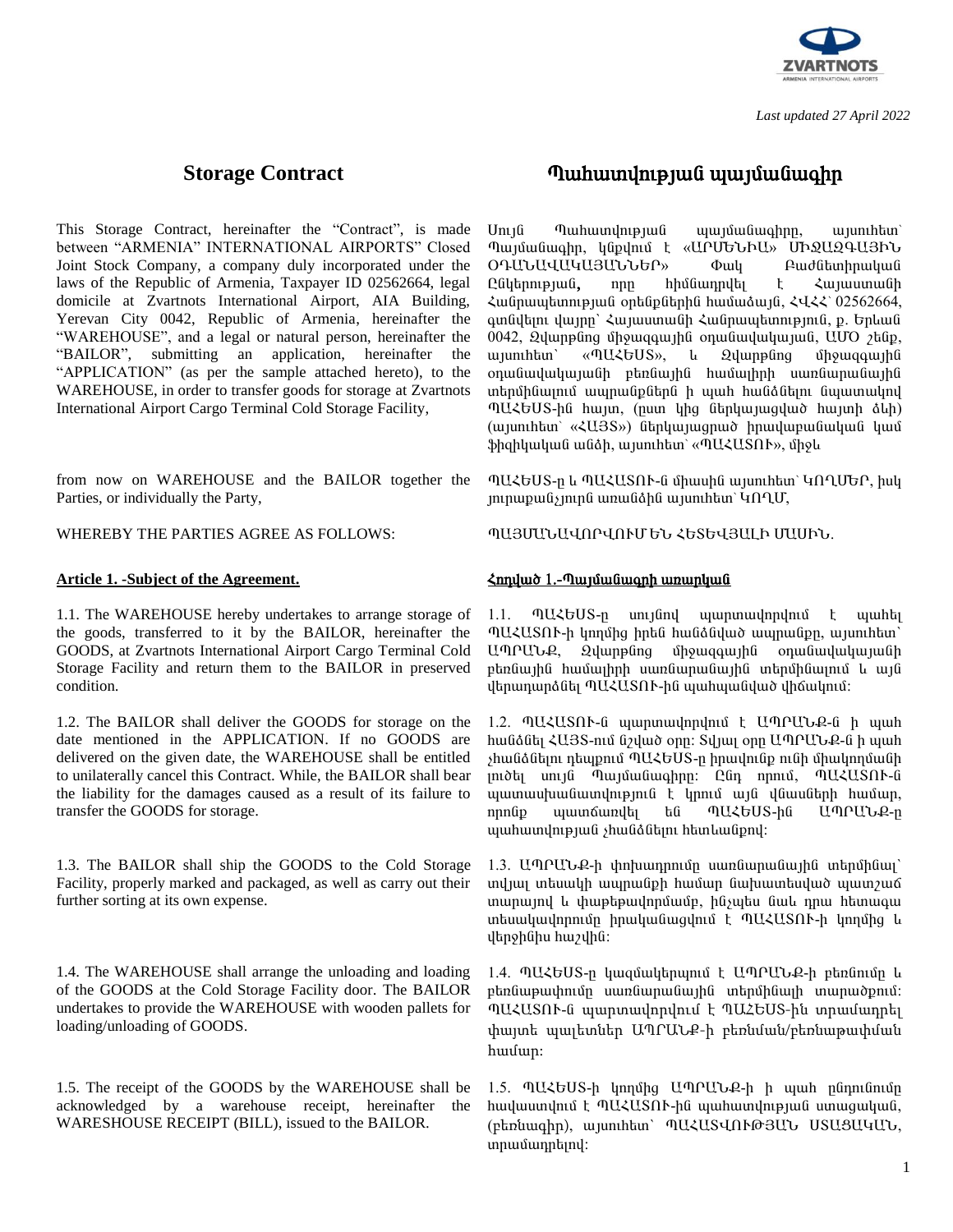

1.6. The WARESHOUSE RECEIPT (BILL) shall reflect the type, quantity/weigh, quality, price – if estimated (the copy of the estimation document to be attached) of the GOODS, as well as any other information the PARTIES may consider necessary. The WARESHOUSE RECEIPT shall be drawn up in two copies, one copy for each PARTY, and bilaterally signed by authorized representatives of the PARTIES.

2.1. The WAREHOUSE shall arrange all the necessary measures, envisaged hereunder, to ensure the preservation of the GOODS.

2.2. Given the nature of the GOODS transferred for storage, they shall be stored at temperature conditions required for the given GOODS. The WAREHOUSE shall keep the GOODS until they are requested back by the BAILOR, while each consignment of the GOODS shall be kept not more than 10 (ten) calendar days. Nevertheless, the BAILOR shall ensure the daily control over the GOODS, and in case of their early maturity or deterioration likelihood immediately inform the WAREHOUSE thereon and take back the GOODS.

2.3. In case of necessity of changing the storage conditions of the GOODS, the WAREHOUSE shall notify the BAILOR thereof without delay and await its response. If a change of the storage conditions is necessary for elimination of the danger of loss, shortage, or deterioration of the GOODS, the WAREHOUSE shall be entitled to change the method, place, and other conditions of storage without awaiting the response of the BAILOR.

2.4. Upon expiry of the storage term, established for similar goods, the BAILOR shall immediately take back the GOODS, which shall be recorded in writing by the PARTIES..

2.5. Should the BAILOR fail to take back GOODS transferred for storage, including refuse to receive it, WAREHOUSE shall be entitled at its choice:

a) demand the relevant compensation for further storage of the GOODS;

b) after a written warning to the BAILOR independently sell GOODS at the market price established for the goods of similar type and quality. The WAREHOUSE shall transfer the amount gained from the sale of the GOODS to the BAILOR, deducting the amount outstanding for the WAREHOUSE, including its

1.6. ՊԱՀԱՏՎՈՒԹՅԱՆ USԱՑԱԿԱՆ-ը (բեռնագիրը) պետք t wnunwgnih UՊՐԱՆՔ-ի intuwulin, pwawulin/pwzn, nnwulin, undtpp` un quuhuundud ihutin ntupni (quuhuunuu  $\psi$ փաստաթղթի պատճեն պետք է կցվի), ինչպես նաև  $g$ անկացած այլ տեղեկությունը, որը ԿՈՂՄԵՐԸ կհամարեն wûhnwdtyn: Ujú wtunp t ywquyh tinyni onhuwyhq, մեկական օրինակ յուրաքանչյուր ԿՈՂՄ-ի համար և tinyumum tangkalah kang temperasa temperasa kemangkan di pada tanggal temperasa kemangkan kemangkan kemangkan ներկայացուցիչների կողմից:

### Article 2. – Storage Conditions and Term <u> $\frac{\lambda n}{\lambda}$ <sup>2</sup>.- Պահատվության պայմանները և ժամկետը</u>

2.1. ՊԱՀԵՍՏ-ը պարտավորվում է ձեռնարկել ԱՊՐԱՆՔ-ի ajaha) wundung alah yahayidi ahadan ang ung Պայմանագրով նախատեսված բոլոր միջոցները։

2.2.  $\zeta$  ungitumed h und hubé duan payantahan hատկությունները` պահատվությունը իրականացվում է uuluu UMPULP-h huu uu uu huudtaa ytnuunhauuh պայմաններում: ՊԱՀԵՍՏ-ը պարտավորվում է ԱՊՐԱՆՔԸ ujuhti uhaylı MUZUSAN-a uija yujuhulayh, uwyuja UՊՐԱՆՔԻ յորաքանչյուր խմբաքանակը՝ ոչ ավել, քան 10 (inuu) onuignigui hû on: Umnhuintha, nUZUSAN-G ujunuuuuuunuu kunduunuuunuuunuuunuuunuu kunduudeen ayaana kunduudeen ayaana uurinta yahaan uu badaan ing yahu kilon bulan yang dikenalih yang dikenalih yang berafta yang dikenali yang dikenali kan dikenali diken<br>Indonesia d i diwahangah hung kalikahan pulis dialaman անհապաղ տեղեկացնել ՊԱՀԵUS-ին և hետ վերցնել ի պահ hwնձնված ԱՊՐԱՆՔ-ը:

 $2.3.$  UՊՐԱՆՔ-ի պահատվության պայմանները փոփոխելու uu ihnuu dayunn puu in huypnu, mukto US-n un uuuhu w Ghuuyun yowangh MUZUSAN-ha l yuyuuh yapohahu www.wuhuuGhG, pwqwnnppwup bpb wwhwundnppwG  $u$ այմանները փոփոխելն անհրաժեշտ է ԱՊՐԱՆՔ-ի կորստի, ujuuannah yuu yuuyudah yunugan yunugutan huuwan, nph դեպքում ՊԱՀԵՍՏ-ը իրավունք ունի, առանց ՊԱՀԱՏՈՒի պատասխանին սպասելու, փոփոխել պահատվության  $b$ եղանակը, տեղը և այլ պայմանները։

2.4. Uutu wunuu iph huutun uuhuuututu wuhuunun puu dwutuan mwuman, MUZUSAN-G www.mwunandnu անհապաղ հետ վերցնել ի պահ հանձնված ԱՊՐԱՆՔ-ը, ինչը  $q$ րավոր կարձանագրվի ԿՈՂՄԵՐԻ միջև:

 $2.5.$  ՊԱՀԱՏՈՒ-ի կողմից ի պահ հանձնված ԱՊՐԱՆՔ-ը հետ dtng ütnin undung kanalan kunan kung dina dina kung dina kung dina kunggalan dina kunggalan dina kunggalan din UՊՐԱՆՔ-ը ստանալուց խուսափելու դեպքում, ՊԱՀԵՍՏ-ը իրավունք ունի իր ընտրությամբ.

u) ՊԱՀԱՏՈՒ-ից պահանջել ԱՊՐԱՆՔ-ի հետագա ujuhuunlnipjul huutun lotunti huutuujuunuutuut dwnawnnipjniun.

p) ՊԱՀԱՏՈՒ-ին գրավոր նախազգուշացնելուց hետո, ինքնուրույն վաճառել ԱՊՐԱՆՔ-ը նույն տեսակի ու որակի www.tiphilong.com in the wave found to much a much a much a much a much a much a much a much a much a much a mu unuqquuð qnuunn huuddunu t 9UZUSON-hu' um qnuunhq  $u$ անելով իրեն հասանելիք գումարը՝ ներառյալ ապրանքի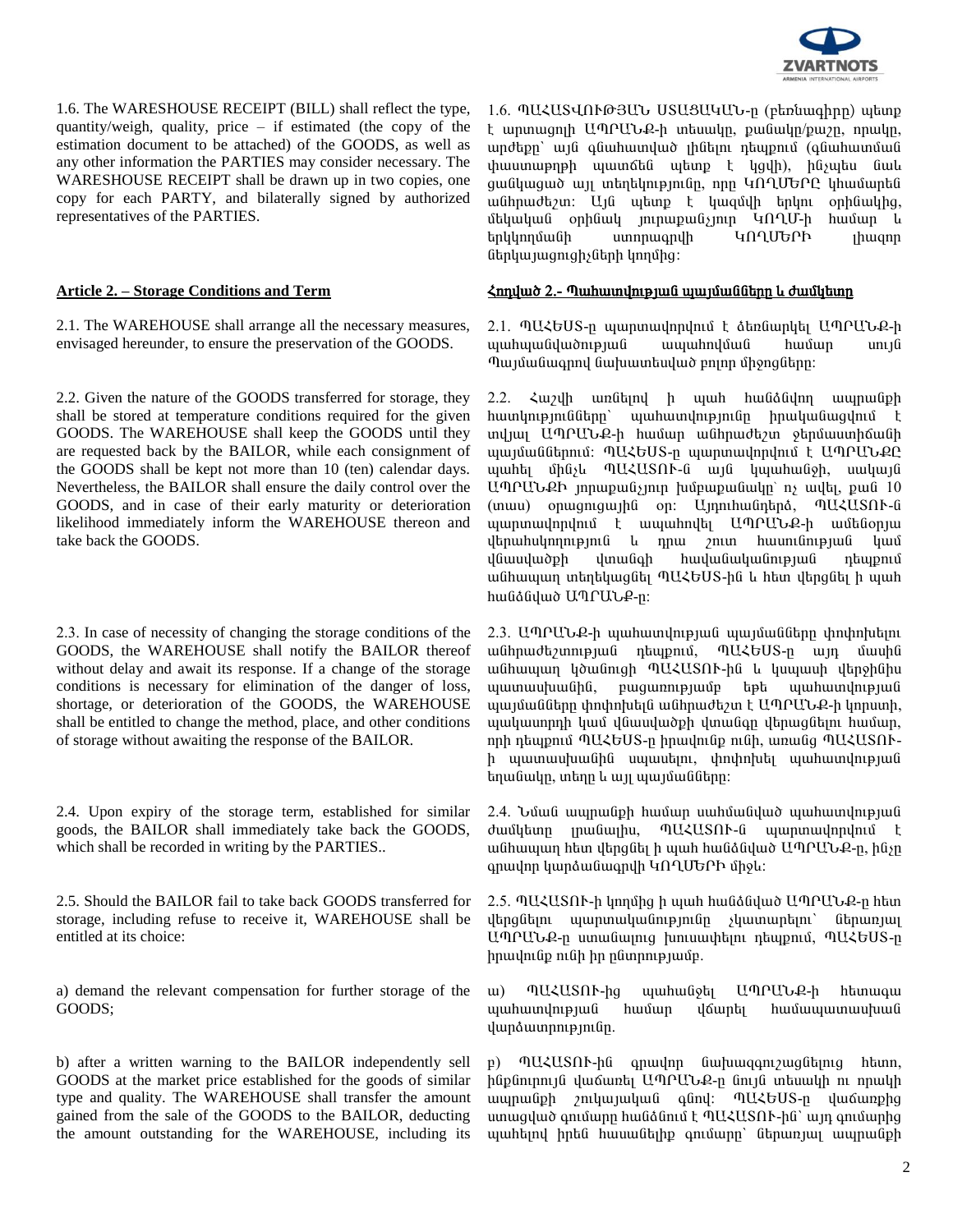

### **Article 3. – Compensation for the Storage and Payment Conditions**

3.1. The BAILOR shall pay the amount of AMD 1,020.00 (Armenian Drams One Thousand Twenty) VAT inclusive, per each ton of the GOODS per each day of storage, 4,020.00 (Armenian Drams Four Thousand Twenty) VAT inclusive, per each ton of the GOODS handling and 3,000.00 (Armenian Drams Three Thousand) VAT inclusive, per each BILL issued, hereinafter the PRICE.

3.2. The storage PRICE become applicable from the date the WAREHOUSE accepts the GOODS for storage.

3.3. Prior to return of the GOODS to the BAILOR, the WAREHOUSE shall issue a corresponding invoice for storage. The BAILOR shall perform the payment prior to taking the GOODS back, due to expiry of the storage term or in case of early termination of the Contract.

The WAREHOUSE requests the BAILOR to make all the payments via bank transfer, and to do it at the following bank account:

| Account name | "Armenia" International Airports" CJSC |
|--------------|----------------------------------------|
| Bank name    | Converse Bank CJSC                     |
|              | Account number 1930010534800300        |

4.1. The BAILOR shall be entitled to refuse to take the GOODS back in case of loss of, shortage of, or harm caused to the GOODS, and demand from the WAREHOUSE the compensation of the estimated price of the GOODS, mentioned in the WAREHOUSE RECEIPT, or in case of absence of the estimated price – the market price established for the goods of similar type and quality.

5.01. The relationship between WAREHOUSE and the BAILOR will develop within the framework of WAREHOUSE's "Code of Conduct". In this sense, the BAILOR declares to know, accept and will comply throughout the term of this document, all the terms of the "Code of Conduct" (available at http://www.zvartnots.aero/EN/Content/CorporateGovernance) including the principles that govern WAREHOUSE's operations.

expenses incurred due to the sale of the GOODS.  $\mu$  ψιαδίας θαλλού θα με το προϊόντα της επιλεύτασης επιλεύτασης επιλεύτασης επιλεύτασης του επιλεύτασης του επιλεύτασης εναιδικής εναιδικής εναιδικής εναιδικής εναιδικής ε

### $\zeta$ ոդված 3.- Պահատվության համար վարձատրությունը և <u>վճարման պայմանները</u>

 $3.1.$  MU $\zeta$ US $\Omega$ I · G waqua uququqlaqian kuquqdan  $1,020.00$  (hwquq puան)  $\zeta\zeta$  դրամ` UU $\zeta$  ներառյալ, UՊՐՄՆՔ-ի յուրաքանչյուր undidiu ih ujuhuundni piud ini nupula jihin opidu nhuug,  $4,020.00$  (ynpu hwqwp puwu)  $\langle \xi \rangle$  npwu UU $\zeta$  utpwnywe ԱՊՐԱՆՔ-ի յուրաքանչյուր տոննայի բեռնամշակման դիմաց, ինչպես նաև 3,000.00 (երեք հազար)  $\zeta \zeta$  դրամ` UU $\zeta$ ներառյալ, յուրաքանչյուր դուրս գրված ՊԱՀԱՏՎՈՒԹՅԱՆ  $USUSU$ Կ $U$ -ի (բեռնագիր) դիմաց այսուհետ`  $UP$ ԺԵՔ:

3.2. Պահատվության UՐԺԵՔ-ը հաշվառկվում է UՊՐԱՆՔ-ն h պահ ընդունելու պահից:

3.3. ՊԱՀԵՍՏ-ր նախքան ԱՊՐԱՆՔ-ր ՊԱՀԱՏՈՒ-ին dtnununð Gtin lýðtnuunug an undnundni þjuð nhú ug ѳٳå³ï³ëË³Ý Ñ³ßÇí-³åñ³Ýù³·Çñ: ä²Ð²îàô-Ý վճարումը պետք է իրականացնի նախքան ԱՊՐԱՆՔ-ը հետ վերցնելը` նախքան պահատվության ժամկետի ավարտը կամ  $u$ պայմանագրի վաղաժամկետ ավարտը։

**MUZGUS-ը խնդրում է MUZUSՈՒ-ին բոյոր վճարումները** կատարել բանկային փոխանցման միջոցով հետևյալ pwGywjhG hwzyhG.

| Հաշվի անվանում  | «Արմենիա» Միջազգային<br>Onwu uluu uu uu uu uu DAQ |
|-----------------|---------------------------------------------------|
| Բանկի անվանում. | Կոնվերս Բանկ ՓԲԸ                                  |
| Հաշվի համար.    | 1930010534800300                                  |

### Article 4. – Responsibility of the PARTEIS *Δ***myluo 4.- 40 (Φερλίου - Δαρί**αδα) *Δmyluo 4.- 40 (Φερλίου - Δαρία***)**

4.1. UՊՐԱՆՔ-ի կորստի, պակասորդի կամ վնասվածքի ntupnu ՊԱՀԱՏՈՒ-ն hnuulnuup nuuh hnuudunuu UՊՐԱՆՔից և ՊԱՀԵՍՏ-ից պահանջել այդ ԱՊՐԱՆՔ-ի գնահատված undtpn, nnn նշված է ՊԱՀԱՏՎՈՒԹՅԱՆ USUՑԱԿԱՆ-ում, կամ գնահատված արժեքի բացակայության դեպքում` նույն ubuulyh ni npulyh wupuliph qlivuli zniluyulululi updtipp:

### **Article 5.-** Compliance Representations and Warranties  $\lambda$ mιλιμό 5.- $\lambda$ μιδιμιμιμιμιμιμιμια διαθείδα της διαλικής <u>hավաստիացումներ և երաշխիքներ</u>

5.01. MUZGUS-h u MUZUSNI-h unglu hunuuptamipiniuutan lainuunnulta MUZbUS-h ‹‹ Annot uultuun luunaatah> zn9wGwyGtpmu3: Un Gwwnwyny MUZUSAN-G ѳÛï³ñ³ñáõÙ ¿, áñ ï»ÕÛ³Ï ¿, ÁݹáõÝáõÙ ¨ ëáõÛÝ  $\n$ փաստաթղթի վավերականության ժամկետում հետևելու է ‹‹Գործելակերպի կանոնների›› բոլոր դրույթներին (դրանք  $h$ ասանելի են

<http://www.zvartnots.aero/HY/Content/CorporateGovernance>

hnnund), un punu Gull nuktous-h annonlutnipinun կարգավորող սկզբունքներին: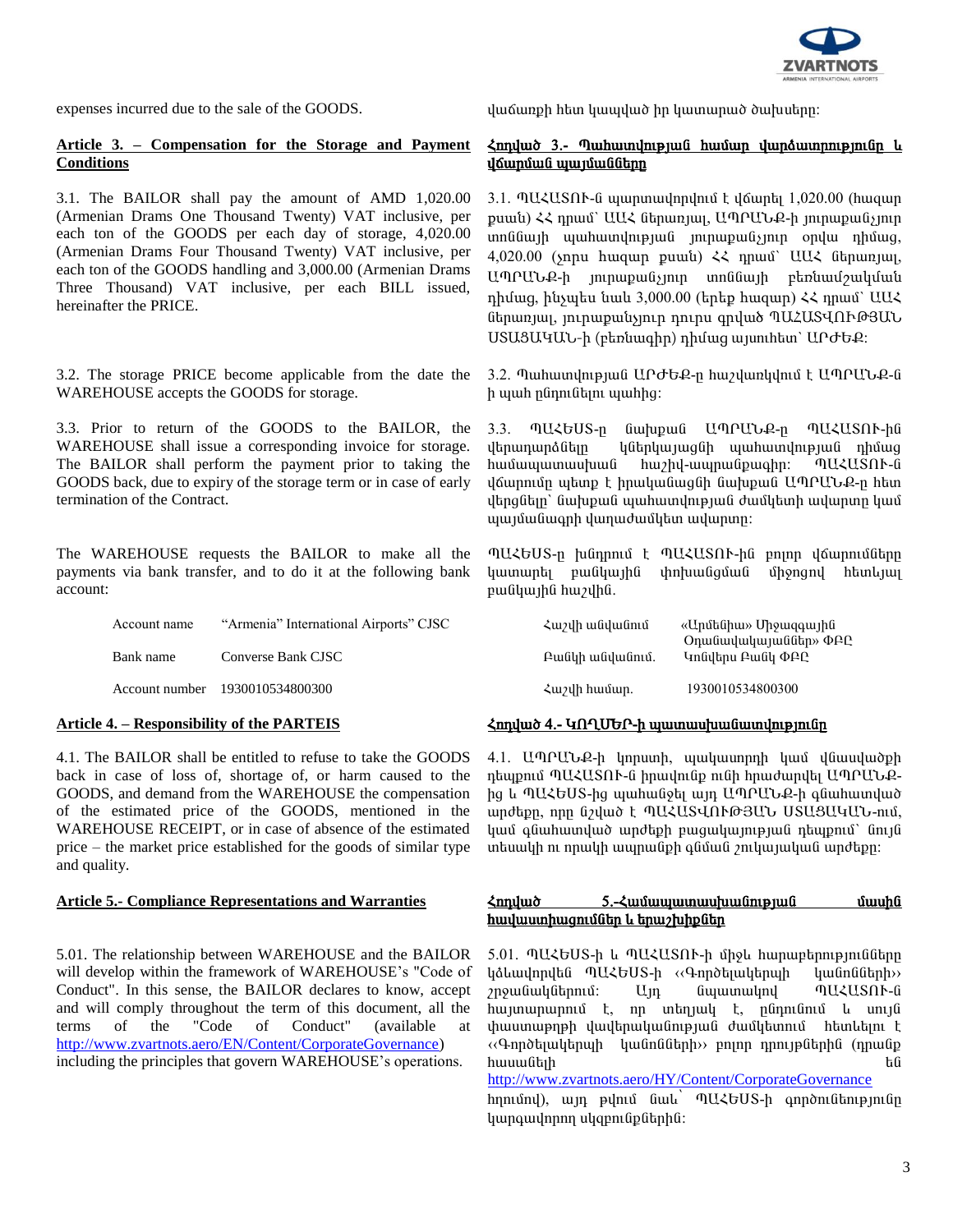

5.02. WAREHOUSE is a company that rejects all forms of corruption, maintains, and promotes its business partners, as defined in the Code of Conduct, integrity programs in the terms of RA legislation. In this framework, it has also implemented an Integrity Line to exclusively report any practice against to this law and its Code of Conduct in a confidential manner, being able to do so anonymously if desired: do so anonymously if http://www.zvartnots.aero/EN/Content/CorporateGovernance.

5.03. The BAILOR recognizes and accepts that WAREHOUSE's policy is not to violate any law of any country in which it conducts business. The BAILOR will not take any action that could cause WAREHOUSE to violate any applicable law of any jurisdiction, including but not limited to RA Criminal Code.

5.04. The BAILOR guarantees to comply with all applicable laws and regulations and to conduct its business according to ethical standards. In particular, the BAILOR and /or the persons or entities that act for or on its behalf and representation in relation to the services provided at Zvartnots and or Shirak International Airports, will not make(s), offer(s), promise(s) undue payment any, whether in cash or in kind, directly or indirectly to:

i. government officials, understood as: (a) any person who holds a legislative, executive, administrative or judicial position, whether appointed or elected, permanent or temporary, remunerated or honorary, whatever the seniority of that person in the charge; (b) any other person who performs in the public function at all levels and hierarchies, permanently or temporarily, by popular election, direct appointment, by competition or by any other legal means, extending its application to all magistrates, officials and employees of the State. Public function is understood to be any temporary or permanent, remunerated or honorary activity carried out by a person on behalf of the State or in the service of the State or its entities, at any of its hierarchical levels;

ii. foreign government officials, understood as any person who holds a legislative, executive, administrative or  $5.02$ . MU $\&$ bUS- $6$  n $6$ l $b$ hnu $p$ m $6$   $t$ , nnn  $6$ thoðn $t$   $t$  lmnnuughwih gw Gywgwd n nu ann nu la hnu yw Gwydan Chilian Gul hn phqutu գործընկերների մոտ խրախուսում է ‹‹Գործելակերպի luu GnGGbph>> huu uduu duja << optGunpmpjuu puu uu huu Gulud pարեվարքության ծրագրերը։ Այդ համատեքստում ընկերությունը նաև գործարկել է Վստահության թեժ գիծ, որը Gwhuwntuywd t pwgwnwytu win ontGunnnipjwG L «Գործելակերպի կանոնների» ցանկացած խախտման մասին գաղտնի կերպով զեկուցելու համար և ցանկության  $n$ եպքում թույլ է տալիս դա անել անանուն ձեով [http://www.zvartnots.aero/HY/Content/CorporateGovernance:](http://www.zvartnots.aero/HY/Content/CorporateGovernance)

5.03. ՊԱՀԱՏՈՒ-ն ճանաչում և ընդունում է, որ ՊԱՀԵՍՏ-ի punupuyuu un pindin phin sh unu hu huu hunti duphuhu lրորմից իրականացվող բիզնես գործունեության որևէ երկրի ontaupathan: MUZUSAN-a yutunp t yuununh nnut qnnðnnnupjnia, nnn hunnn t hudqtgati nU2bUS-h hnnung nplit pünnuunnipjul nplit qnpðnn optiuph huuhunuul, wjn  $\mathbf{p}$ վում ներառյալ, սակայն չսահմանափակվելով՝  $\zeta\zeta$ £րեական օրենսգրքի խախտման:

 $5.04.$  MUZUS $\Omega$ I be bayan ku ku kanalah pada pada ang pandang ang panang ang manang nagang nagang nagang nagang ang panang ang pandang sa Pauza manang ang manang sa Pauza manang ang manang sa Pauza manang sa Pauza manan ontնpներին ու իրավական նորմերին և իր բիզնես annon Ganpin Ghaulun and the bhuuluu suunu Ghadhah hամաձայն: Մասնավորապես, նա և/կամ այն ֆիզիկական կամ իրավաբանական անձինք, որոնք հանդես են գալիս իր փոխարեն կամ անունից կամ ներկայացնում են իրեն 2 yunpung in/yun Chnuy uhowqquin onwu ulu ulu ku biya biyan dunan dunan biya biyatlarda biyatlarda biya biyatlarda karda ku ku ku ku ku ku ku k unasmpuun mpuulphpta yuu wannpuyphpta yaupuua  $y$ ենթակա որևէ կանխիկ կամ անկանխիկ գումար  $y$ են տա, unungunuh yung hunungun

- i. å»ï³Ï³Ý å³ßïáÝ۳ݻñÇÝ, ³ÛÝ ¿՝ (³) áñ¨¿ ³ÝÓÇ, nվ npl.k պաշտոն է զբաղեցնում optնադիր, annðuinhn, yunsuyulu yun nuunuyul uunugunu անկախ նրանից այդ անձր նշանակվել, թե<sup>՛</sup> ընտրվել է այդ պաշտոնում, նրա պաշտոնավարումը մշտական, թե<sup>՛</sup> ժամանակավոր բնույթ է կրում, նա dunaunnunu t, pt w/huunnu t huuunuuuuuuu hիմունքներով և անկախ տվյալ պատասխանատու  $u$ նձի ավագությունից, (p) զանկացած այլ անձի, ով ցանկացած մակարդակով և աստիճանակարգով կատարում է պետական գործառույթ, մշտական կամ dwu Gwyligh duwww.hhuning.html hading hading hading hading hading hading hading hading hading hading hading ha pümpnipjul yuu wüupyuyul üzuluyuul hhuul վրա, մրցույթով կամ ցանկացած այլ իրավական ungan in annonne annon din annung t Tatan ilayan kuman hangga manggalan diakan karatan di karangan di karatan di karangan di karatan di karatan di www.muliumatiph le wighwww.higitiph you: Պետական գործառույթ է hամարվում ցանկացած ժամանակավոր կամ մշտական, վարձատրվող կամ hwww.pwywywG hhundputpny qnpontutntpintun, nn hnuluu Guqunu t Tunni puu u Gini Ghq qnndnn կամ Պետությունում կամ պետական մարմիններում dunun mulian guliyugud uunhauliuyungnu,
- ii. oununtinu ii. bununtinu hunungun bahar bilang dikenali dikenali dikenali dikenali dikenali dikenali dikena www.mngiwGGtnhG, nnnGqhq tG hwwwnynt unmuuununuun un bahan baharan bahadan barangan bahadan bahadan bahadan bahadan bahadan bahadan bahadan bahadan

4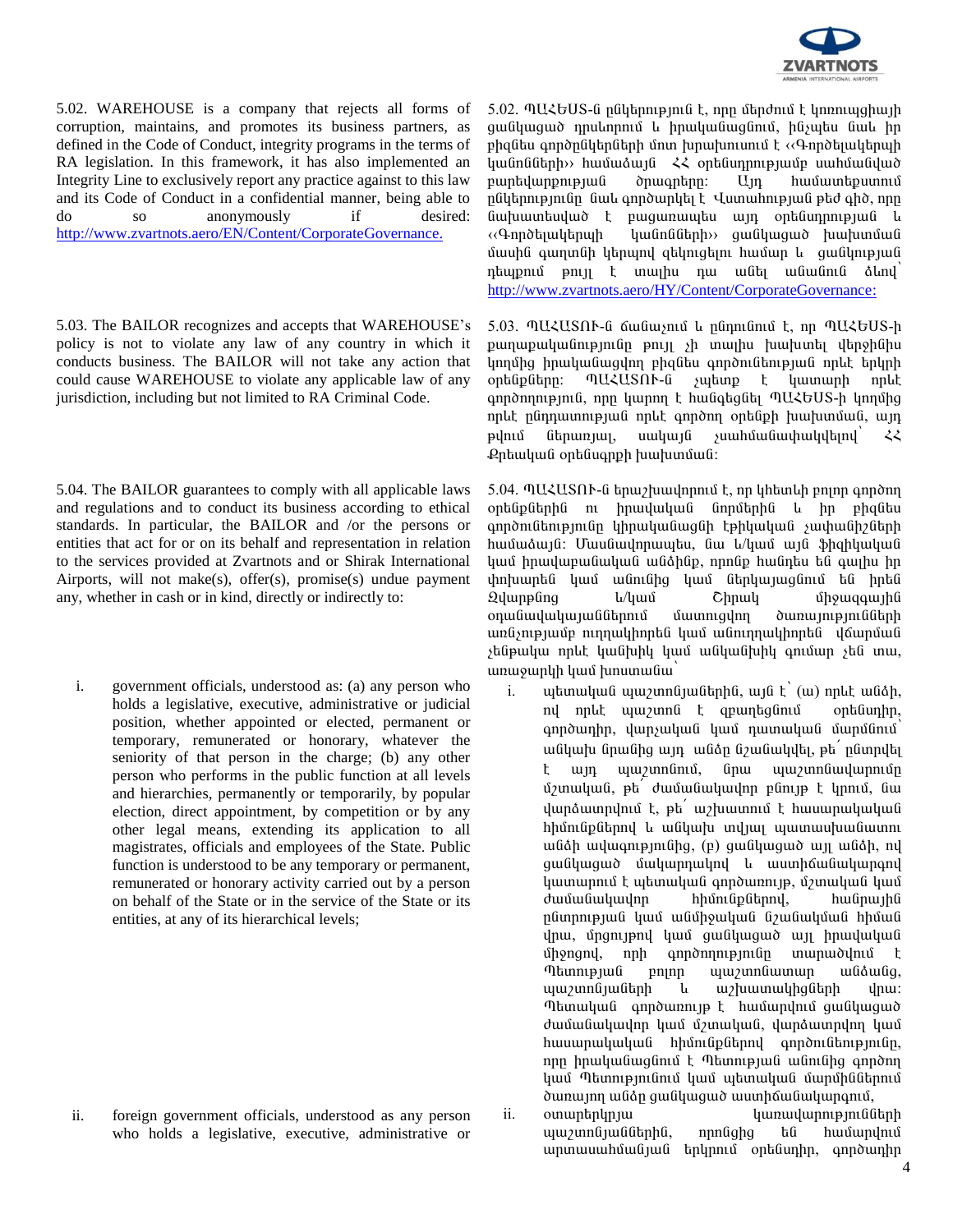

judicial position in a foreign country, whether appointed or elected; and any person who exercises a public function for a foreign country, including for a public body or a public company;

- iii. official of a public international organization, understood as such international public employees or any person that such organization has authorized to act on its behalf;
- iv. any person who acts in an official capacity for a government, agency, company or organization identified above;
- v. members of a foreign royal family;
- vi. political parties, officials of political parties or candidates for public office;
- vii. intermediaries, including without limitation agents or relatives of government officials, in order to directly or indirectly pay or influence government officials;
- viii. any other person or entity with the corrupt or inappropriate purpose of obtaining, maintaining or stopping business and / or advantages in relation to the activities of WAREHOUSE; or
- ix. any other person or entity, if the payment or transfer in question violates the laws of the country where the transaction takes place and / or WAREHOUSE's Code of Conduct, including, but not limited to, bribes between private entities.

5.05. The BAILOR states and guarantees that, in case of finding out or suspecting about the existence of non-compliance with the obligations established herein, will immediately notify WAREHOUSE about circumstance and will take all the necessary measures to remedy those non-compliance.

In the event that the BAILOR or any person or entity acting for or on its behalf, fails to comply with the terms established herein, WAREHOUSE will have the unilateral right to terminate the relationship in whole or in part based on hereby, having to comply with the sole formality of notifying the BAILOR in writing of its wish to terminate. In relation to the foregoing, the BAILOR must indemnify WAREHOUSE for any damage, cost, expense and/or loss.

վարչական կամ դատական մարմիններում պաշտոն qpwnbgնnn wնծինք՝ wնկախ նրանից նրանք  $6$ շանակվել, թե $^{'}$  ընտրվել են, ինչպես նաև այն w Gáhlip, ny bh un mun un hun an tingh hun mun n իրականացնում են պետական գործառույթներ, այդ pılnı û yakın yulû û yan bili hu ûn bilindin püytpnip jud huuun,

- iii. hwuwnwywywG unowqqwyha ywquwytnynyaya uzunnu ju Ganhu, annu qha bu hunghu mundi ÙÇç³½·³ÛÇÝ Ñ³ë³ñ³Ï³Ï³Ý ³ß˳ï³ÏÇóÝ»ñÁ  $\[\text{u} \mathbf{u} \mathbf{0} \quad \text{u} \mathbf{u} \mathbf{0} \quad \text{u} \mathbf{u} \mathbf{0} \quad \text{u} \mathbf{u} \mathbf{0} \quad \text{u} \mathbf{u} \mathbf{0} \]$ կազմակերպությունները լիազորել են հանդես գալ hntug wunung,
- iv. qua uququo uqidh, ng huqintu t quqhu qthnu quq  $l$ կառավարության, գործակալության, ընկերության կամ կազմակերպության փոխարեն պաշտոնական  $l$ hwqnpntpjntund,
- v. oununtinyniu puiguiynnuyuli nümulihplitinh wGnwuGtnhG,
- vi. punupuluua ynuulgnipinaatha, punupuluua lmuwlgnipini Gütinh undi hungi kungi kung udunuluu uyunnuh huululun ptyuwonlutphu,
- vii. ûholinnn wlidwlig, win pylniu wnwlig uաhմանափակման՝ գործակայներին կամ կառավարական պաշտոնյաների ազգականներին<sup>`</sup> nւղղակի կամ անուղղակի կերպով կառավարական ujuyunu juu il philipha yaun kun il quu il quu qua quan ayan da yang kara ayan da kara da kara da ka hwuun,
- viii. gw Gywydwr yn Shqhlywyw yw hnwywpw Gwy wնձի<sup>՝</sup> բիզնեսը ձեռք բերելու, վարելու կամ nununta ühn l/yuu nuktus-h annon utmanud una) ung ang pandahan sahah anakana tahun կոռուպցիոն կամ անհարիր նպատակով, կամ
- ix. ó³Ýϳó³Í ³ÛÉ ýǽÇÏ³Ï³Ý Ï³Ù Çñ³í³µ³Ý³Ï³Ý wնձի, եթե խնդրո առարկա վճարումը կամ thnhuu Gqnun huu hunnu tung tahun bahadan bahadan. nրտեղ տեղի է ունեցել գործարքը և/կամ ՊԱՀԵՍՏ-ի «Գործելակերպի կանոնները», այդ թվում ներառյալ, ë³Ï³ÛÝ ãë³Ñٳݳ÷³Ïí»Éáí՝ Ù³ëݳíáñ hnuuluupuu Guliduu Guliduu dari ku yunputann:

 $5.05.$  MUZUSNN-G huuluuunhuuqumu lu tipuu puulinnuu t, np en jun jun kunda kana biyan bir bir an bir dan bir dan bir dan bir dan bir dan bir dan bir dan bir d pացահայտման կամ այդ մասին կասկածներ ունենալու դեպքում ՊԱՀԵUS-ին անմիջապես կտեղեկացնի այդ hանգամանքի մասին և անհրաժեշտ բոլոր միջոցները կձեռնարկի այդ խախտումները շտկելու համար:

 $F$ Եթե ՊԱՀԱՏՈՒ-ն կամ նրա փոխարեն կամ անունից հանդես tynn npl t w G huwhunnu t un jund uwhuwu yan nph je un p www MUZGUS-ը սույնում նշվածի հիման վրա իրավասու կյինի միակողմանիորեն մասամբ կամ յիովին դադարեցել իրենց հարաբերությունները՝ զուտ ֆորմալ<br>աաոտավողություն ունենայով ՊԱՀԱՏՈՒ-ին գրավոր ujununuunnunpinia niataunin MUZUSAN-ha qnuunn ï»Õ»Ï³óÝ»É ¹³¹³ñ»óÝ»Éáõ Çñ ó³ÝÏáõÃÛ³Ý Ù³ëÇÝ: Վերոնշյայի առնչությամբ ՊԱՀԱՏՈՒ-ն պետք է ՊԱՀԵՍՏ-ին փոխիատուցի ցանկացած վնասի, ծախսի, ծախքի և/կամ linnuunh nhutuiq: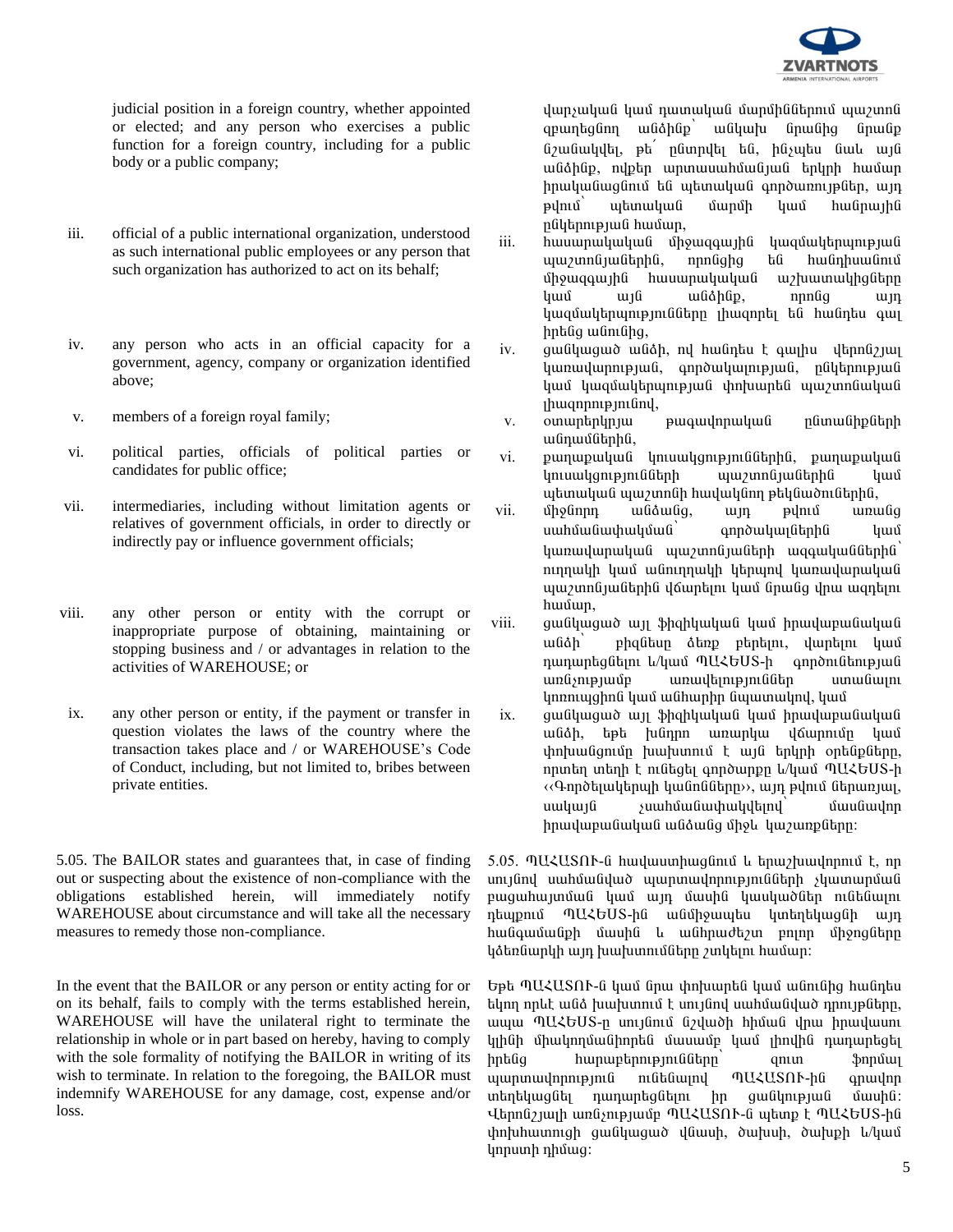

6.1. Any notice made or delivered by one Party to another under or in connection with this Contract must be in writing by fax or letter, signed by the duly authorized representative of the sender, and will only be effective:

(i) if by way of fax, when sent to fax number of the recipient;

(ii) if by way of letter, when received at legal address of the recipient

and only if expressly marked for the attention of the authorized representative identified in a manner envisaged hereby.

6.2. The postal address and fax number of each Party for any communication or document to be made or delivered under or in connection with this Contract is:

(a) in the case of WAREHOUSE that identified below: AIA Building Zvartnots International Airport Yerevan City, 0042 Republic of Armenia Attention: Director Mr. Marcelo Wende Telephone: (+37410) 49 30 00 Fax: (+37410) 49 30 00 ext. 7112

(b) in the case of the BAILOR that identified by the BAILOR in the APPLICATION.

7.1. This Contract is valid from the moment of submission by the BAILOR of the APPLICATION to the WAREHOUSE and shall remain in full force and effect while the BAILOR is using the storage services envisaged by this Contract.

7.2. This Contract shall be governed by the laws of the Republic of Armenia.

7.3. All the disputes that can arise between the Parties shall be settled through mutual negotiations and in case of their failure – through court procedure in the Republic of Armenia courts.

### **Article 6. - Notifications.** Ðá¹í³Í 6. - ̳Ýáõó³·ñ»ñ

6.1. Unnut hag npht ut yniu ynnu ynnu in ywo yan ninwpywo unı jû Պայմանագրի վերաբերյալ ծանուցումը պետք է լինի qnwynn` \$wpuh ywu qnnipjwu intupny, wtinp t unnpwqnywð <sub>l</sub>hûh ninwnynnh i hwqnpywð útpywjwgnig;h կողմից և կարող է վավեր յինել միայն եթե.

(i) ֆաքսի դեպքում՝ ուղարկվել է ստացողի ֆաքսի hwuunhu,

(ii) qnntp judi ntupntu<sup>o</sup> unung untugh tunungnn hnwywpwaywa hwuqtmu

L միայն եթե humul կրում է unւյնnվ նախատեսված կարգով նշված <sub>1</sub>իազոր ներկայացուցչի ուշադրությանը hwuqtwqnywd phutin Gznui:

 $6.2.$  Unija Պաjuuniuqnh huu unin yuu npuu կապակցությամբ որևէ hաղորդակցության կամ կազմվող կամ nւղարկվող փաստաթղթերի համար նախատեսված Innut ing innupung inn hundurgha huugta u \$upuh hամարը hետևյալն է`

(w) ՊԱՀԵՍՏԻ դեպքում ստորև նշվածը` Հայաստանի Հանրապետություն punup bpluua, 0042  $Q$ վարթնոց միջազգային օդանավակայան UUO <sub>2</sub>hûp  $\Omega$ <sub>i</sub> zunnnı pin G`Süontu Umnutin Utunthu  $\lambda$ tinu hunu (+37410) 49 30 00  $\text{Jumpu}$   $(+37410)$  49 30 00 ext. 7112

(p) ՊԱՀԱՏՈՒԻ դեպքում ՊԱՀԱՏՈՒ կողմից ՀԱՅՏՈՒՄ նշվածը:

### **Article 7.-** Miscellaneous. **Discretive 3. And 2.** Miscellaneous. **And 2.** Miscellaneous.

7.1. Unija nujutu üye nich uto t unanu nUZUSAN-h linnung MUZGUS-hu ZUBS ütinlim juugutini ujunhig li annoniu t մինչև ՊԱՀԱՏՈՒ-ն օգտվում է սույն Պայմանագրով Gwhuuntuywò wwhwunyntpjwG dwnwintpjntGGtnhq:

7.2. Կողմերի փոխհարաբերությունները կարգավորվում են Հայաստանի Հանրապետության գործող օրենսդրությամբ։

7.3. Unnut ph up i duque ya data phot nu tu phuununa pwGwygnynnGGtph uppngny, huy npwGgnu hամաձայնության չգալու դեպքում՝ դատական կարգով, Հայաստանի Հանրապետության դատական ատյաններում:

7.4. This Contract is made in Armenian and English languages. 7.4. Unua Tuqu ümfür gündündür kulturaldı bu ümfür  $\mu$ aning harakteun kang harakteun kang harakteun kang harakteun kang harakteun kang harakteun kang atau kang a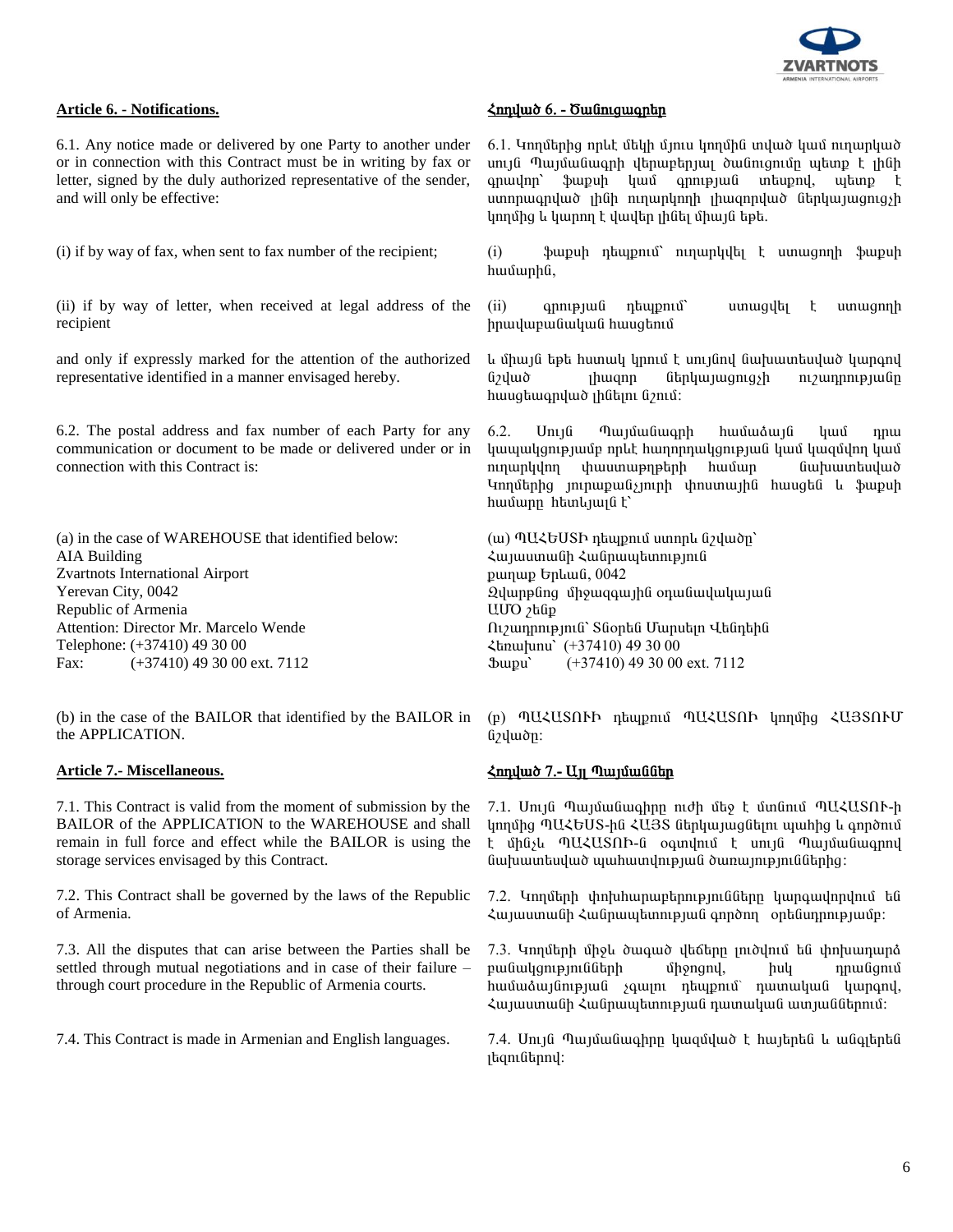

*Application sample*  Հայտի ձև

# **APPLICATION**

# **For Storage Services at "Zvartnots" International Airport Cargo Terminal Cold Storage**

**Facility**

ՀԱՅՏ

«Զվարթնոց» միջազգային օդանավակայանի բեռնային համալիրի սառնարանային տերմինալում ապրանքն ի պահ հանձնելու

By submitting this Application to the WAREHOUSE, the BAILOR indicates its acceptance of all the terms and conditions of the Storage Contract, published on "Cargo" page of [www.zvartnots.aero](http://www.zvartnots.aero/) webpage. Once the Application is submitted, the BAILOR is bound by the terms of the Storage Contract. The terms and conditions of the Storage Contract are subject to change by WAREHOUSE at any time, effective upon notice to the BAILOR, which notice shall be deemed to have been provided upon WAREHOUSE's posting of current version of this Contract on the website/upon WAREHOUSE's updating the current version of the Storage Contract.

ՊԱՀԵՍՏԻՆ սույն հայտը ներկայացնելով՝ ՊԱՀԱՏՈՒՆ հաստատում է, որ ընդունում է [www.zvartnots.aero](http://www.zvartnots.aero/) կայքի «Բեռնային համալիր» էջում հրապարակված Պահատվության պայմանագրի բոլոր պայմանները: Հայտը ներկայացնելուց հետո ՊԱՀԱՏՈՒՆ պարտավորվում է հետևել Պահատվության պայմանագրի պայմաններին: Պահատվության պայմանագրի պայմանները կարող են ցանկացած պահի փոփոխվել ՊԱՀԵՍՏԻ կողմից, իսկ փոփոխված պայմանները ուժի մեջ են մտնում դրանց մասին ՊԱՀԱՏՈՒԻՆ ծանուցելուց հետո: Այդ ծանուցումը համարվում է տրված ՊԱՀԵՍՏԻ կողմից պայմանագրի ընթացիկ տարբերակը կայքում տեղադրելու/սույն պայմանագրի ընթացիկ տարբերակը թարմացնելու պահից:

| 1. | Name of the legal/natural person<br>Իրավաբանական/ֆիզիկական անձի անուն                                                              |  |
|----|------------------------------------------------------------------------------------------------------------------------------------|--|
| 2. | Tax ID or Passport N, in case of a natural person<br>$\langle 1, 1 \rangle$ կամ ֆիզիկական անձի դեպքում՝<br>անձնագրի համար          |  |
| 3. | Legal address or registered domicile, in case of a<br>natural person<br>Իրավաբանական կամ ֆիզիկական անձի<br>դեպքում` գրանցման հասցե |  |
| 4. | Head of the legal<br>person<br>(name,<br>surname,<br>position)                                                                     |  |